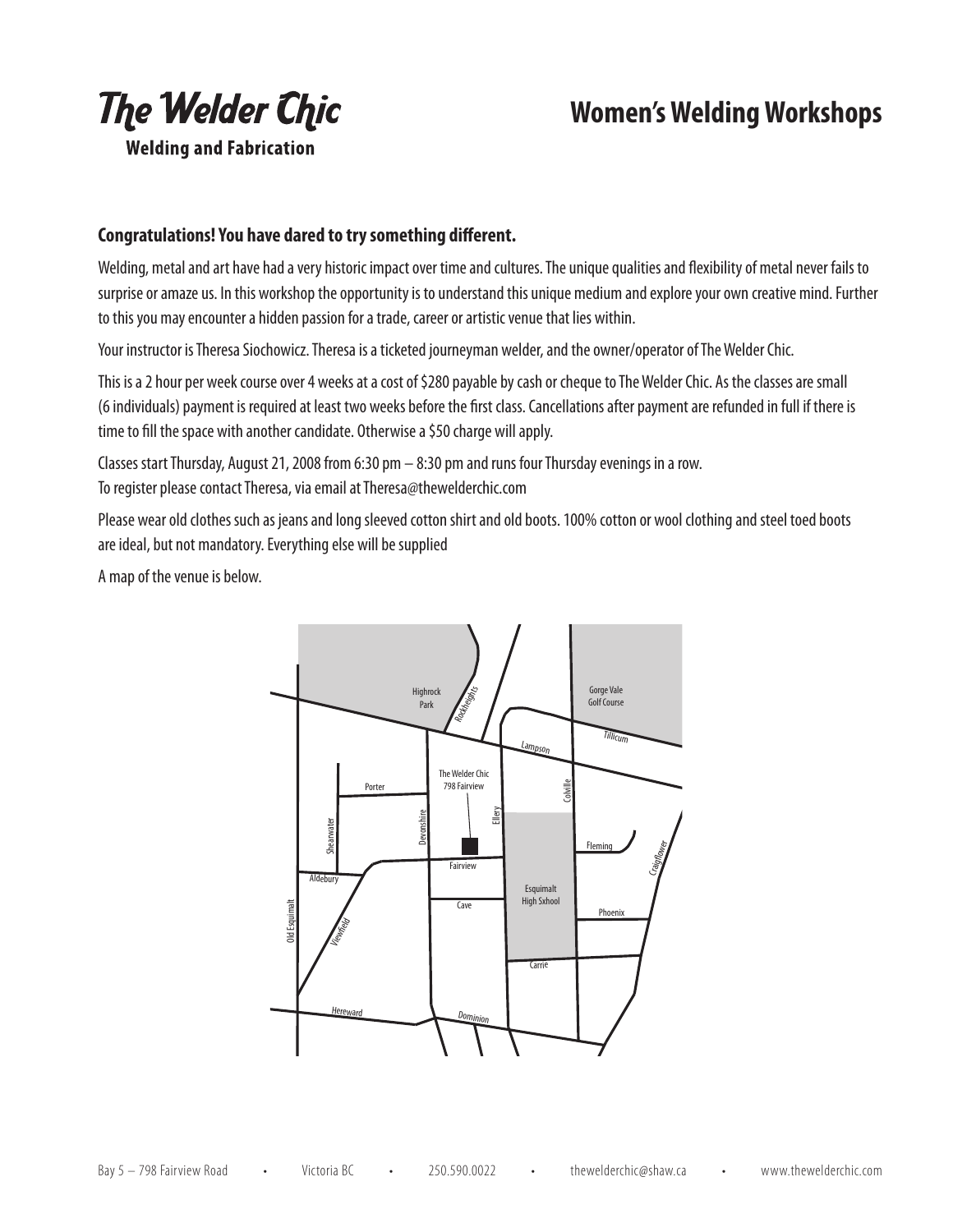

**Women's Welding Workshop** 

| We love to have fun but be assured that safety is taken very seriously. Please read and rewrite, by hand, the enclosed Welding<br>Shop Dangers. It is important to bring this handwritten copy to the first class where we will sign them together. |
|-----------------------------------------------------------------------------------------------------------------------------------------------------------------------------------------------------------------------------------------------------|
| I understand there are many dangers in a welding shop and that I could be injured.                                                                                                                                                                  |
| I could receive a mild or severe burn.                                                                                                                                                                                                              |
| I could have my vision impaired by ultraviolet or infrared radiation or by flying metal fragments.                                                                                                                                                  |
| I could have my hearing impaired by loud noises.                                                                                                                                                                                                    |
| I could inhale poisonous gases.                                                                                                                                                                                                                     |
| I could be cut by sharp metal edges.                                                                                                                                                                                                                |
| I could severely injure my hands in the rapidly rotating machines.                                                                                                                                                                                  |
| I could be hurt by heavy objects falling on any part of my body or tripping and falling over objects strewn on the floor.                                                                                                                           |
| I could be injured or even killed by an explosion and/or fire originating in the bottles of pressurized acetylene and oxygen.                                                                                                                       |
| I understand that I too cannot receive compensation by the Workers Compensation Board for any injury that I may receive.                                                                                                                            |
|                                                                                                                                                                                                                                                     |